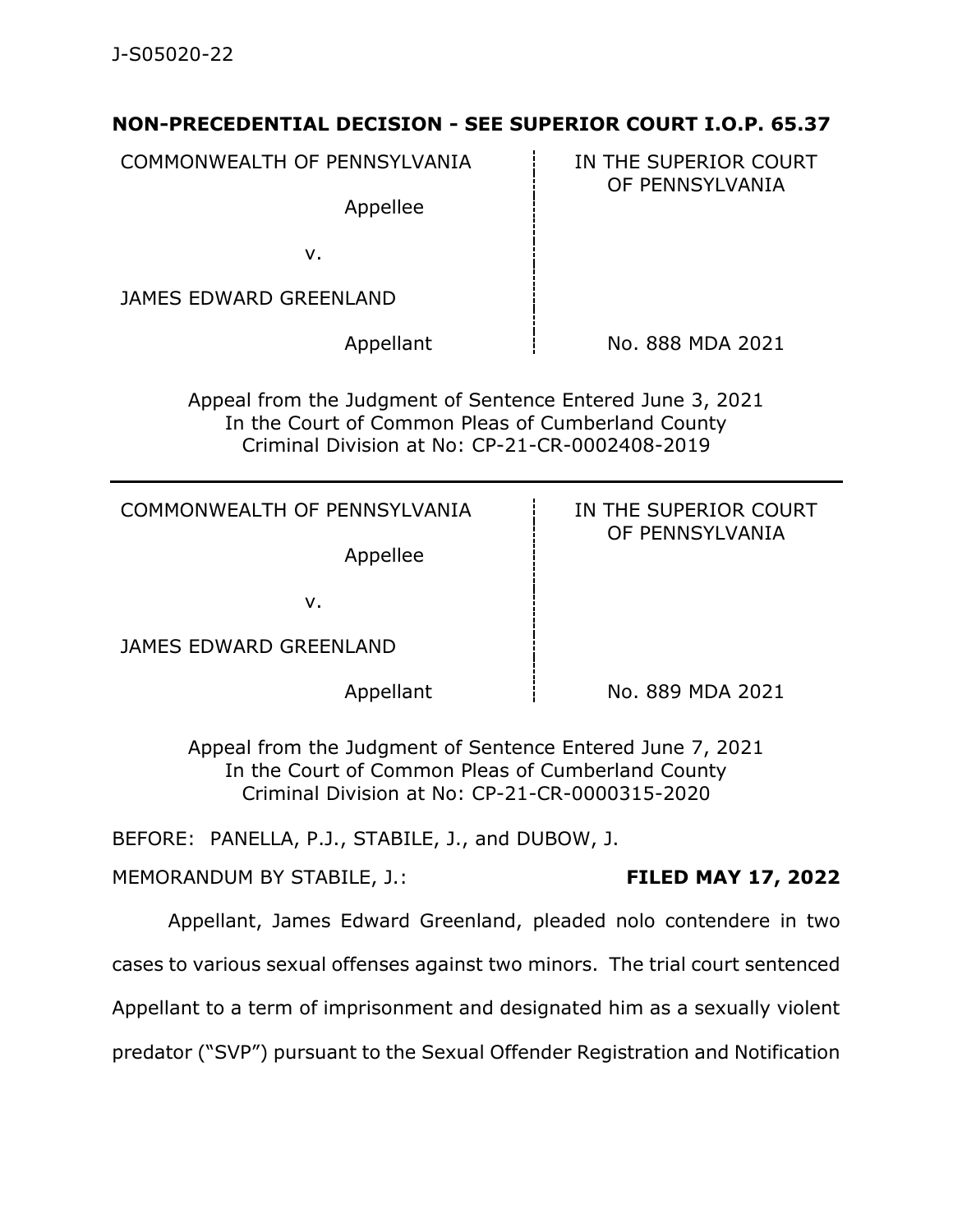Act ("SORNA"), 42 Pa.C.S.A. §§ 9799.10-9799.41. Appellant filed a timely notice of appeal, and we consolidated the above-captioned cases *sua sponte*.

Appellant argues in this appeal that the court erred by designating him as an SVP without considering documents from the Department of Veteran Affairs ("VA") relating to his mental health while he served in the military. We vacate Appellant's SVP designation and remand to the trial court for further proceedings.

On December 10, 2020, Appellant pleaded *nolo contendere* in the Court of Common Pleas of Cumberland County to aggravated indecent assault and corruption of minors (both graded as felonies) at No. 2408-2019 and to two counts of indecent assault (both graded as misdemeanors) at No. 315-2020. The court directed the Sexual Offenders Assessment Board ("SOAB") to assess whether Appellant should be designated as an SVP under SORNA. Dr. Robert Stein, a member of the SOAB, performed the assessment.

The court continued sentencing twice, once from mid-March 2021 to April 8, 2021 due to court unavailability and then from April 8, 2021 to June 3, 2021 in order for Appellant to obtain mental health records from the VA. Appellant asserted that the mental health records were relevant to the question whether the court should classify him as an SVP.

On May 28, 2021, Appellant moved for a third continuance because he had not yet received the VA records. The court denied this motion. At an evidentiary hearing on June 3, 2021, the Commonwealth presented expert testimony from Dr. Stein that Appellant met the criterial for an SVP. The

- 2 -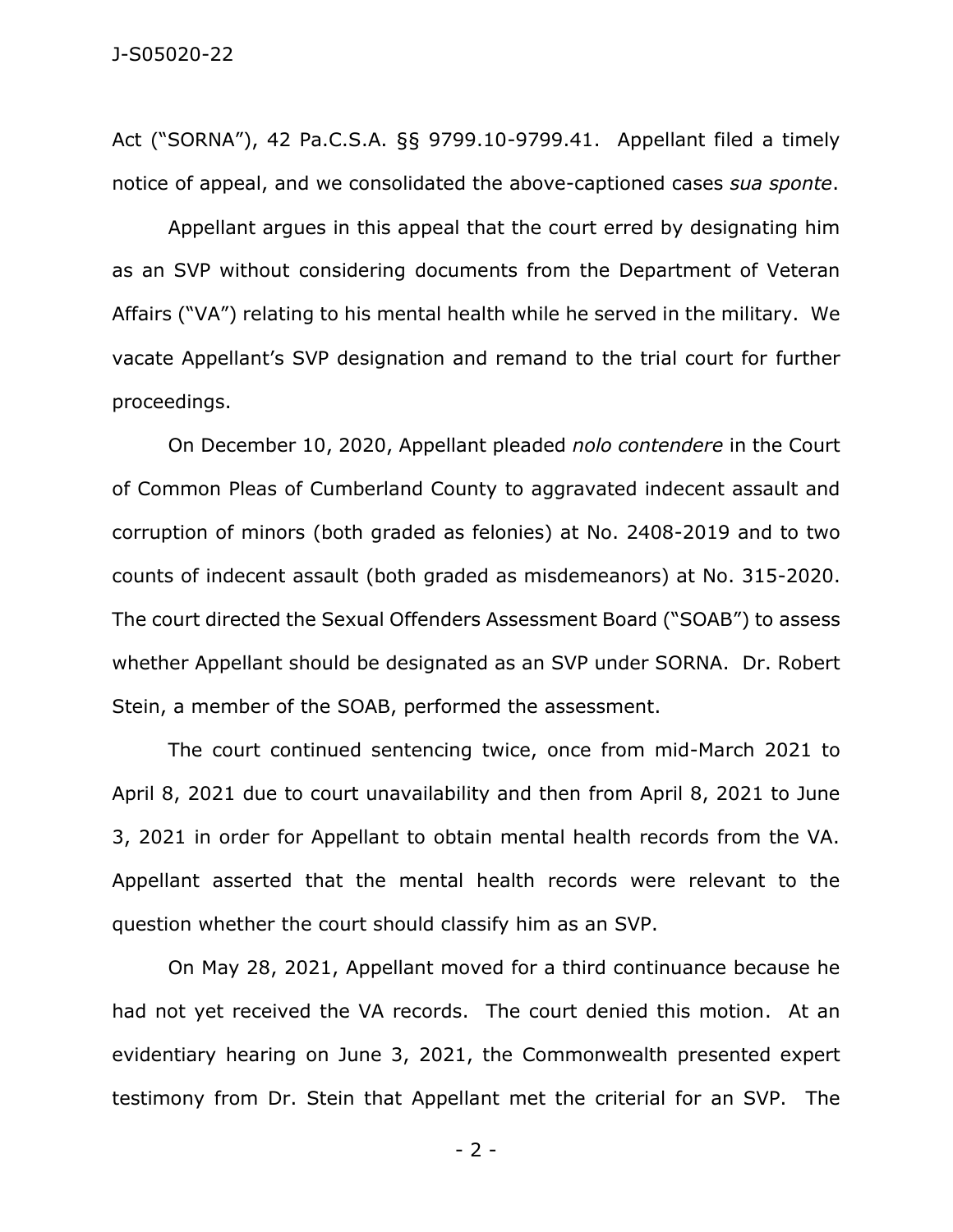Commonwealth stated during the hearing, however, that it would not object to re-opening the record in the event that Appellant later received the VA records. N.T., 6/3/21, at 5, 54-55. The court stated that it would re-open the record when Appellant received the records. Pa.R.A.P. Opinion, 8/5/21, at 12 n.11. The court nonetheless found that Appellant met the criteria for an SVP and classified him as such. N.T., 6/3/21, at 59-60.

Appellant raises the following issues in this appeal:

I. Did The Court Err When It Classified [Appellant] As [An SVP] In Violation Of His Right To Due Process Under The Constitutions Of The United States And The Commonwealth Of Pennsylvania?

II. Did The Court Err When It Classified [Appellant] As [An SVP] Where The Evidence Was Insufficient To Support The Classification?

Appellant's Brief at 7.<sup>1</sup>

\_\_\_\_\_\_\_\_\_\_\_\_\_\_\_\_\_\_\_\_\_\_\_\_\_\_\_\_\_\_\_\_\_\_\_\_\_\_\_\_\_\_\_\_

In his first argument, Appellant contends that he was denied due process because the court denied his request to obtain mental health records from the VA. According to Appellant, these records may be relevant to the determination of whether he is an SVP.

On April 4, 2022, we ordered Appellant to advise whether he or his counsel have received the VA records. On April 19, 2022, counsel for Appellant notified us that she received the VA records. Based on (1) counsel's

<sup>1</sup> Appellant does not challenge his judgment of sentence. *See Commonwealth v. Butler*, 226 A.3d 972 (Pa. 2020) (statutory requirements applicable to SVP's does not constitute criminal punishment).